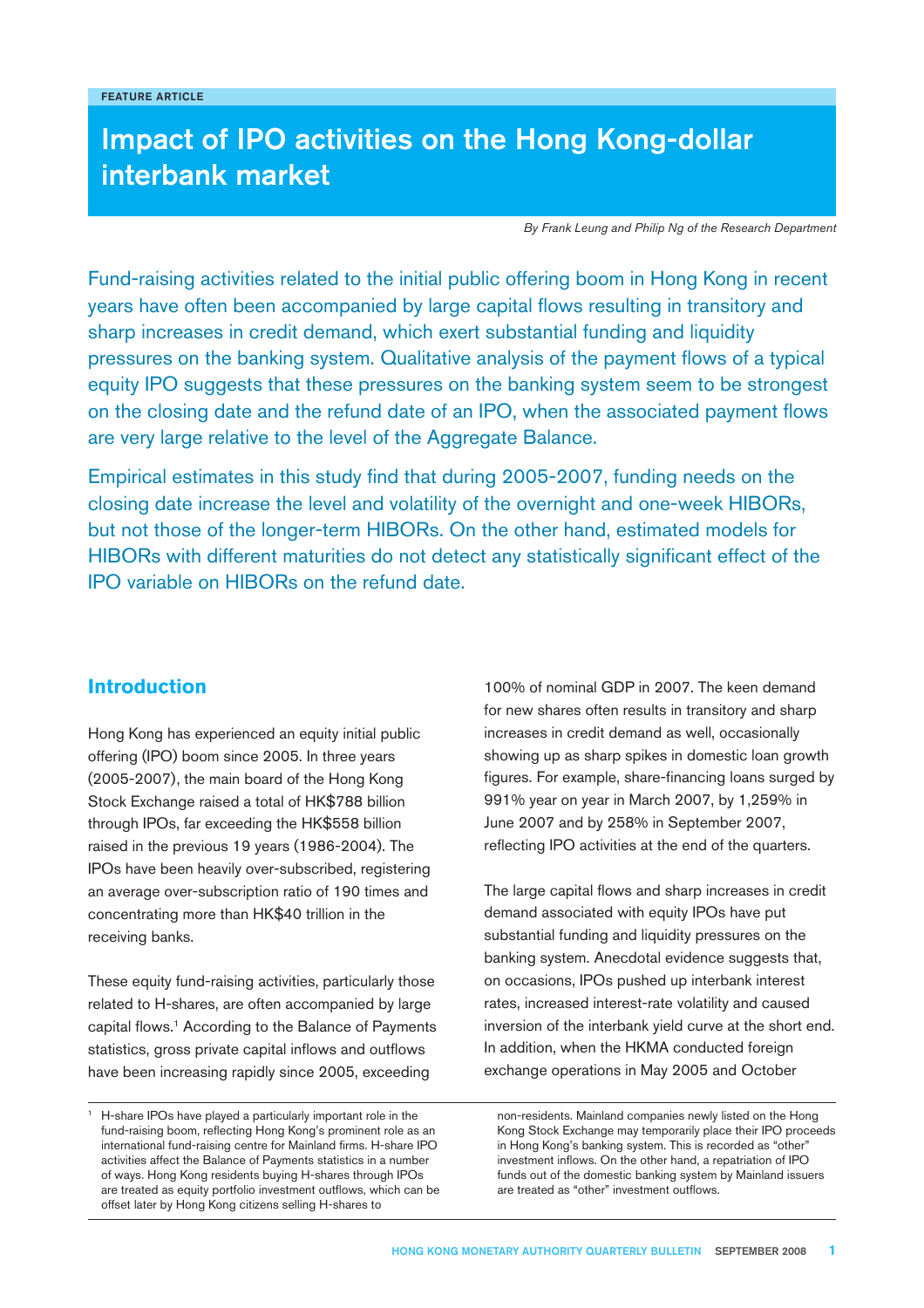2007, it appeared to have taken into account the expected effects of IPO activities on market exchange rates and interest rates.<sup>2</sup>

Against this backdrop, this article presents the results of a study that analyses and quantifies the impact of IPO activities on interbank interest rates.<sup>3</sup> The rest of the article is organised as follows. The next section describes the payment flows of a typical equity IPO and discusses the conditions under which the banking system may experience funding and liquidity pressures, leading to fluctuations in Hong Kong Interbank Offered Rates (HIBORs). Qualitative analysis of the whole IPO process reveals that interbank funding pressures are most likely to emerge on the closing date and the refund date. The third section adopts a time-series event-study methodology to empirically estimate the impact of IPO activities on the level and conditional volatility of interbank interest rates of different maturities. It found that funding needs on the closing date of an IPO increase the level and conditional volatility of the overnight and one-week interbank interest rates, while the impact of funding needs on the refund date is statistically insignificant. The final section concludes.

# **The payment flows of a typical equity IPO**

This section describes the payment flows of a typical IPO and discusses their implications for interbank interest rates.4 There are four important dates in a typical IPO, namely the prospectus date, the closing date, the refund date and the listing date. Funding and liquidity pressures on the banking system seem to be at their highest levels on the closing date and

the refund date, when the associated payment flows are very large relative to the level of the Aggregate Balance.

### *Subscription and closing periods*

During the subscription period from the prospectus date to the closing date, public investors submit their IPO applications to selected branches of receiving banks, which have been commissioned by the issuer of the IPO to collect application forms and subscription monies from investors on behalf of the issuer. Apart from using their own money to fund the applications, interested investors may borrow from their banks, which are their *sponsoring banks* in this context. As most investors submit their applications to receiving banks on the closing date, significant payment flows from sponsoring banks to receiving banks occur on that date.

Funding pressures on sponsoring banks could arise during this payment process because payment flows may be many times the prevailing level of the Aggregate Balance.<sup>5</sup> For example, the Bank of China IPO in May 2006 involved some HK\$200 billion in application monies while the level of the Aggregate Balance at that time was only around HK\$1.3 billion. To meet the payment obligations, sponsoring banks usually make borrowing arrangements from the receiving banks so that the amount borrowed can largely pay for the payment obligations. This can result in a large amount of interbank fund flows in both directions: for instance, the initial transfer of funds from the sponsoring banks to the receiving banks and the subsequent recycling of funds from the receiving banks to the rest of the banking system.<sup>6</sup> In theory, funds that are concentrated in the

- <sup>2</sup> See *HKMA Annual Report 2005*, p. 49, and *HKMA Annual Report 2007*, p. 53.
- <sup>3</sup> For a working paper version of this study, see Leung and Ng  $(2008)$ .
- <sup>4</sup> This section draws heavily from HKMA (2006) "History of Initial Public Offerings from Payment System's Perspective".
- <sup>5</sup> The Aggregate Balance is the sum of clearing account balances of banks kept with the HKMA. The amount of the Aggregate Balance is a narrow measure of the supply of liquid funds in the interbank market.

<sup>&</sup>lt;sup>6</sup> On the IPO closing date (Day C), sponsoring banks have to pay, on behalf of their customers, the application monies to receiving banks. All these payments in the form of cheques have to be settled at the bulk settlement run on the day immediately after the IPO closing date (Day C+1). Before 4 December 2007, the payment arrangement also required all e-IPO payments to be transferred to one designated receiving bank (known as the lead receiving bank) on Day C+1 for the same bulk settlement run.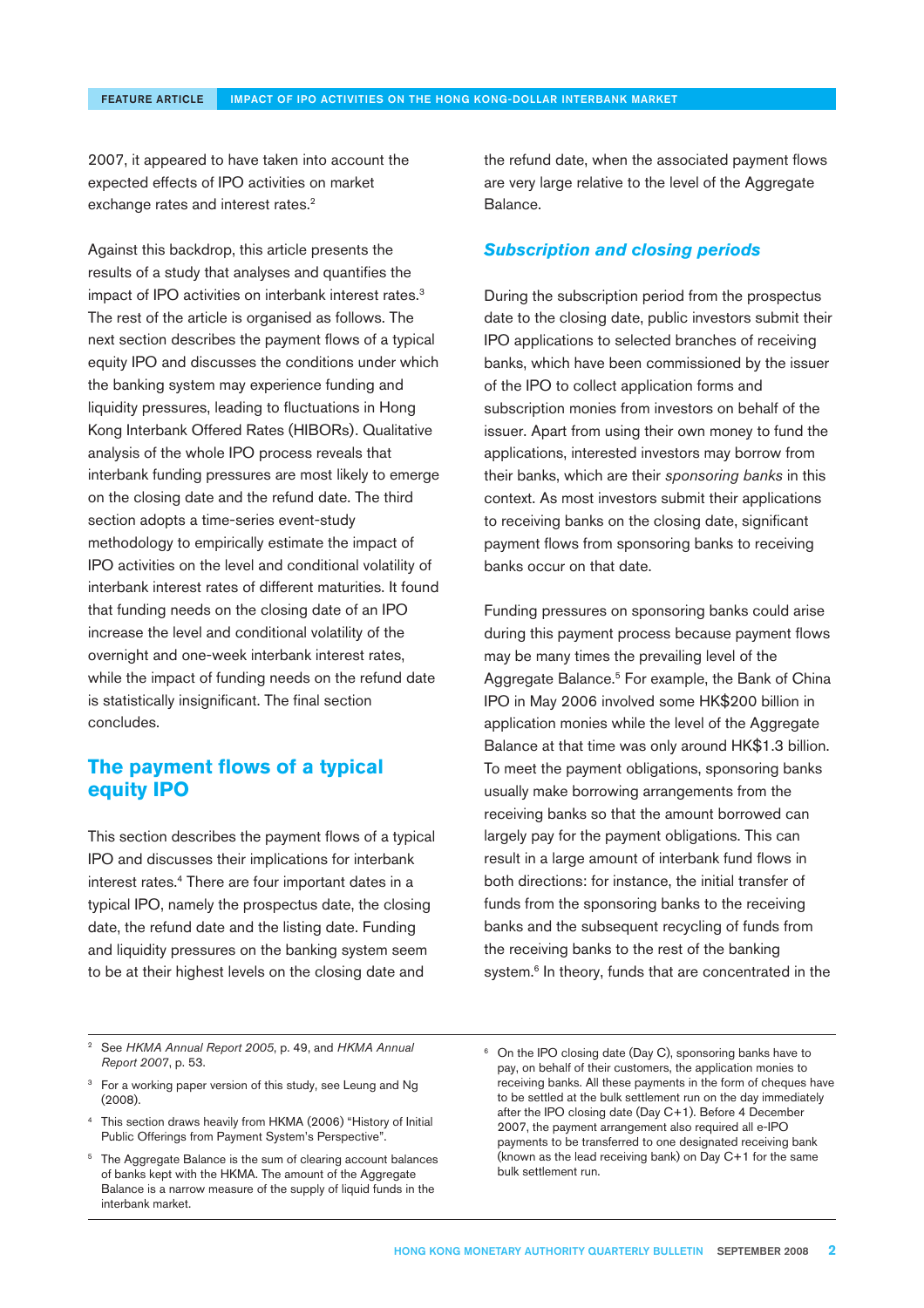receiving banks can be recycled by them back to the interbank market, thereby not necessarily reducing the supply of funds in the interbank market. However, because of prudential considerations such as bilateral credit limits, concentrated funds may not be effectively recycled, thereby pushing up interbank interest rates.

### *Refunding period*

About one week after the closing date, application monies collected by the receiving banks will be transferred to one designated receiving bank (known as the *lead receiving bank,* the rest are known as the *sub-receiving banks*) on the refund date.7 Funding needs on sub-receiving banks emerge because these banks have to transfer the application monies they earlier receive from investors to the issuer via the lead receiving bank within the refund day. Consequently, the sub-receiving banks have to borrow from the lead receiving bank so they can cover their payment obligations. In addition, the payments are settled in real time through the Real Time Gross Settlement (RTGS) System, instead of the next day.

Subsequently, the refund monies associated with unsuccessful applications have to be returned from the lead receiving bank to investors on the refund date as well. The fund flows will be in the reverse direction as those in the closing period. In particular, the lead receiving bank will have to make cheques and e-IPO payments to all investors, who will then bank in the proceeds to repay loans borrowed from their sponsoring banks.<sup>8</sup> If an IPO is heavily subscribed, the refund monies involved can be enormous and the lead receiving bank may experience funding pressures at this stage. To prepare sufficient funding for the next-day bulk

Most of these payments are to be settled in the bulk settlement run on the day immediately after the refund date. Electronic IPO settlement, the lead receiving bank may need to borrow from the sponsoring banks.

To summarise, interbank funding pressures are most likely to emerge on the closing and refund dates. Increased funding needs and heightened demand for interbank liquidity may push up interbank interest rates, reflecting the fact that the interbank payments involved can be hundreds of times larger than the Aggregate Balance.9 Chart 1 recapitulates the whole process and uses data from the Bank of China IPO in May 2006 as an illustration.

### CHART 1 Payment flows of an IPO



Note: The amount of the Aggregate Balance during the IPO was around HK\$1.3 billion.

Source: Authors' modification from Diagram 1 in HKMA (2006).

(e-IPO) payment services also allow investors to transfer their application monies directly through bank accounts, without having to write cheques.

The payment system may also help create fluctuations in interbank interest rates. For example, payments may queue up and be delayed if banks do not arrange borrowing from the appropriate parties to fund their payment obligations. For more details on payment system issues, see HKMA (2006).

It is noted that before 4 December 2007, the payment arrangement also required all e-IPO payments, which may account for 70% to 80% of total application monies, to be transferred to the lead receiving bank on the day immediately after the IPO closing date. After 4 December 2007, the subreceiving banks need only to transfer e-IPO monies to the lead receiving bank on the refund date.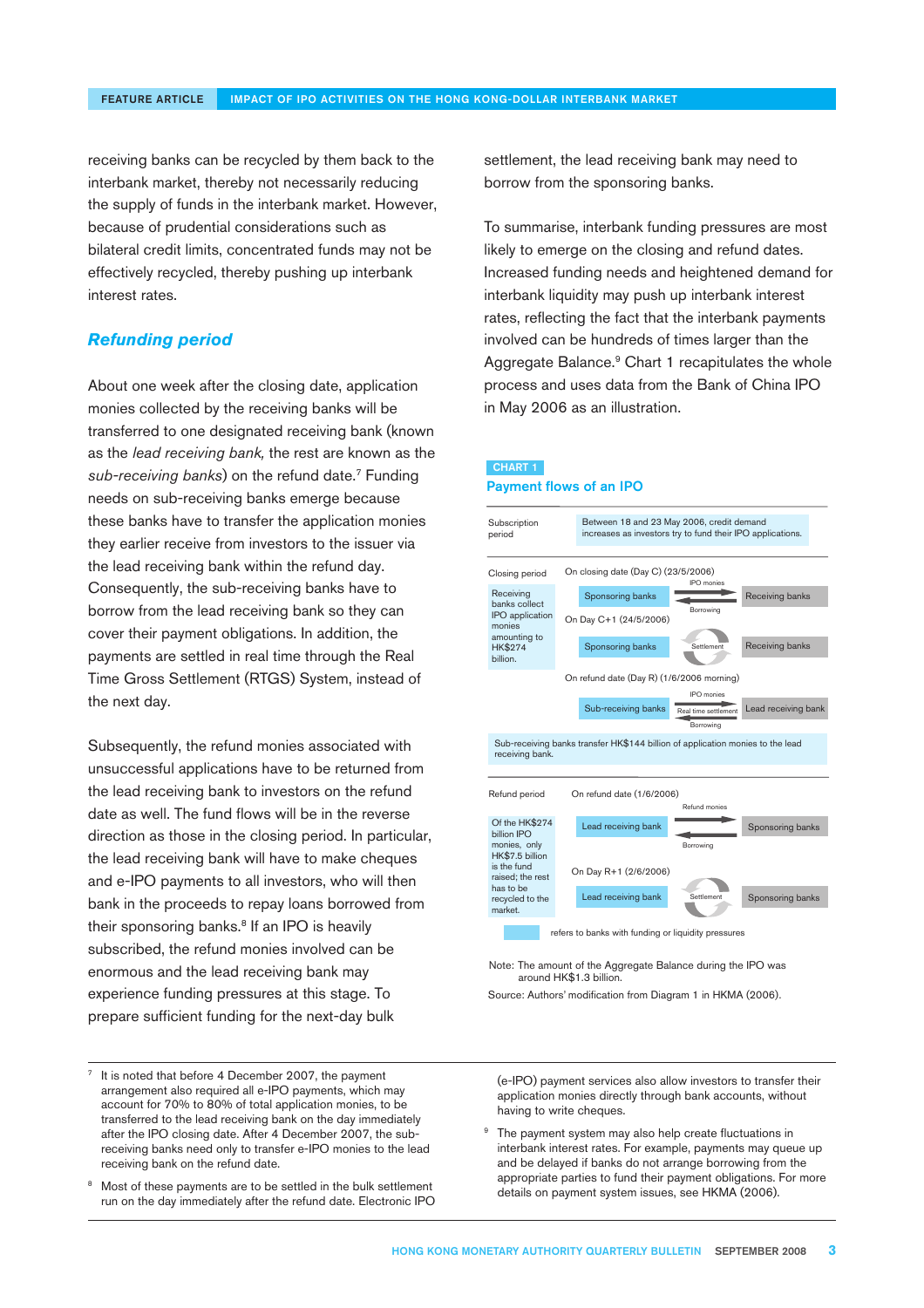## **Empirical models and estimates**

This section adopts a time-series event-study methodology to estimate the effect of IPO activities on HIBORs.10 First, dynamic error-correction models for daily HIBOR movements are estimated to gauge the effect of IPO activities on changes in HIBORs on the closing date and the refund date. Secondly, Generalised Autoregressive Conditional Hetereoskedasticity (GARCH) models are estimated to assess the impact of IPO activities on the conditional volatility of HIBORs.

### *A dynamic model for HIBOR*

A dynamic model for daily HIBOR movements is formulated as follows.

$$
\Delta HIBOR_t = \mathbf{c} + \sum_{i=0}^p \alpha_i \Delta LIBOR_{t-i} + \sum_{i=1}^q \beta_i \Delta HIBOR_{t-i} \n+ \lambda (HIBOR_{t-1} - \delta LIBOR_{t-1}) + \sum_{i=0}^r \eta_i \Delta AB_{t-i} \n+ \theta_1 \, IPO_{closing, t} + \theta_2 \, IPO_{refund, t} + stochastic \nerror term
$$
\n(1)

where

- $\Delta HIBOR_t$  = change in the day-end HIBOR over the previous trading day
- $\Delta LIBOR_t$  = change in the day-end LIBOR over the preceding trading day
- $\Delta AB_t$  = change in the day-end Aggregate Balance over the previous trading day
- *IPOclosing, t* = proxy variable for funding pressures on the closing date of an IPO
- $IPO_{refund, t}$  = proxy variable for funding pressures on the refund date of an IPO
- $\triangle$  = the difference operator
- $p, q, r =$  the number of lags

Under the Linked Exchange Rate system, movements in HIBORs ( $ΔHIBOR<sub>i</sub>$ ) should broadly track those in the corresponding LIBORs (Δ*LIBOR*<sub>c</sub>). However, in reality, the interest rate pass-through is not instantaneous and complete, and the short-run dynamics can be complex. In equation (1), the error-correction term,  $\lambda$  (*HIBOR<sub>t-1</sub>* - δ *LIBOR<sub>t-1</sub>*), intends to capture long-run interest rate passthrough from LIBORs to HIBORs, while the lag terms of the HIBOR and LIBOR account for short-run dynamics. Changes in the level of the Aggregate Balance  $(\Delta AB_i)$  capture changes in the supply of liquid funds in the interbank market and are expected to be negatively related to HIBORs .

The IPO-related variables (*IPOclosing, t* and *IPOrefund, t*) measure IPO-related funding pressures on the closing or refund date and are expected to be positively related to HIBORs. The *IPOclosing, t* variable is proxied by the ratio of the amount of funds transferred to the receiving banks on the closing date to the level of the Aggregate Balance. The amount of funds transferred on the closing date is calculated as the product of the subscription price, the number of shares offered for subscription<sup>11</sup> and the oversubscription ratio. If more than one IPO falls on the same closing date, the subscription funds of each IPO are added together. Defined in this way, the funding pressure variable can capture the impact of overlapping IPOs on HIBORs. The calculated sum of subscription funds is then divided by the level of the Aggregate Balance to measure funding pressures relative to the prevailing supply of liquid funds. The *IPO<sub>refund, t* variable is similarly defined as the</sub> ratio of the refund monies to the Aggregate Balance, where the refund monies are calculated as the difference between the initial transferred subscription

<sup>10</sup> Neely (2005) provides more details on this methodology. <sup>11</sup> This includes both the offer for subscription and the offer for sale by subscription in Hong Kong.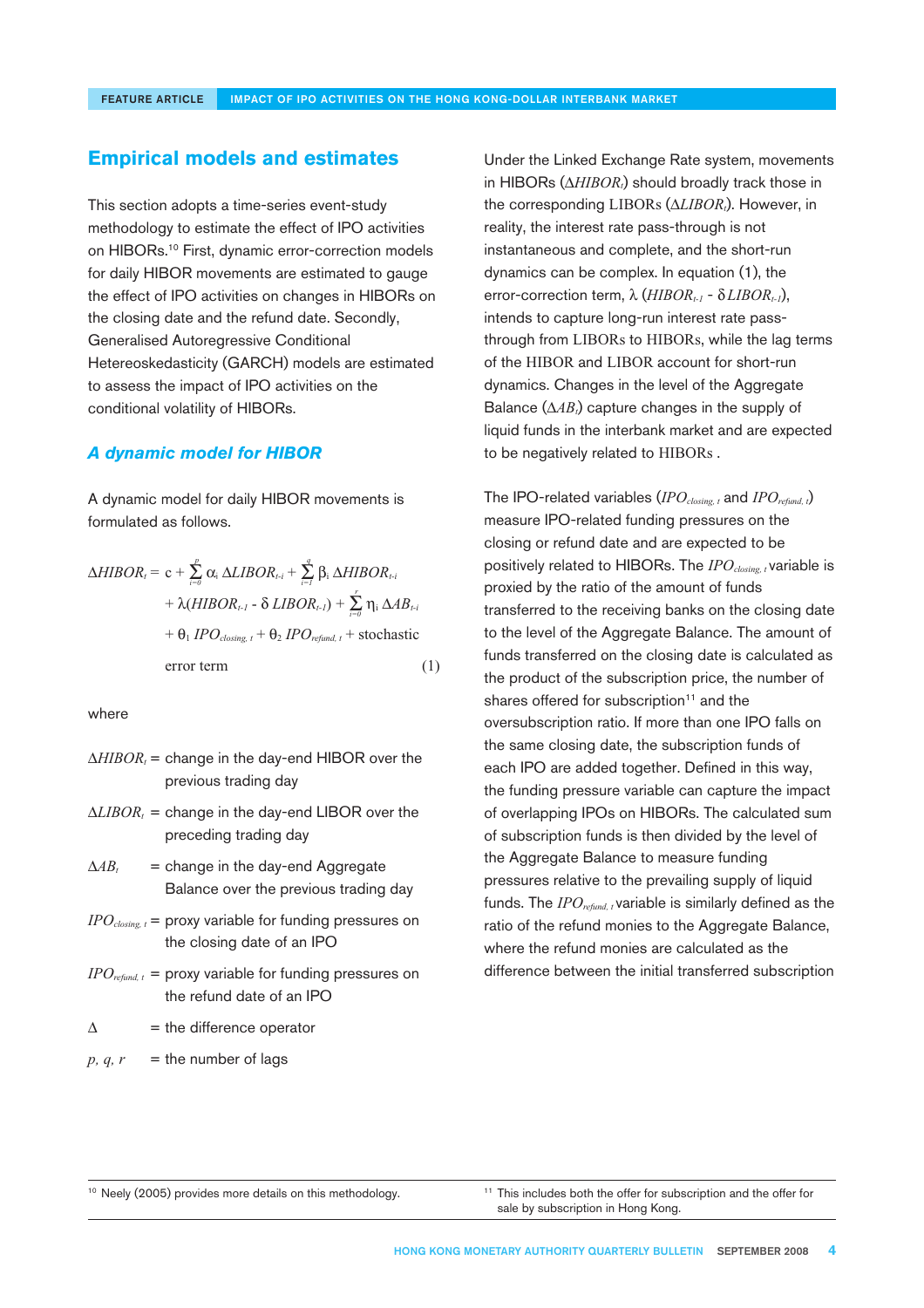funds and the funds raised. Charts 2 and 3 plot the two IPO variables and indicate that there were more heavily subscribed IPOs in 2007 than in 2005 and 2006.

#### CHART 2

Proxy variable for funding pressures on the closing date



Sources: Authors' calculation and HKEx website.

### CHART 3

#### Proxy variable for funding pressures on the refund date

Ratio to the Aggregate Balance



Sources: Authors' calculation and HKEx website.

# *The effect of IPO-related funding pressures on overnight HIBOR*

Equation (1) is first estimated using overnight HIBOR and LIBOR.12 The sample consists of trading-day data from 10 January 2005 to 31 December 2007. Following a general-to-specific approach, variables are eliminated in the estimation process if their coefficients are either insignificant or of the wrong signs. The final specification is as follows (Table 1).

#### TABLE 1

#### Impact of IPOs on changes in overnight HIBOR

| Dependent variable:                |                  |          |         |
|------------------------------------|------------------|----------|---------|
| $\Delta$ overnight                 | <b>Estimated</b> | Standard |         |
| <b>HIBOR</b> (bp)                  | coefficient      | error    | p-value |
| constant                           | $-0.8247$        | 5.7742   | 0.8865  |
| $\triangle LIBOR$                  | 0.6633           | 0.3822   | 0.0831  |
| $HIBOR_{t-1}$                      | $-0.1919$        | 0.0221   | 0.0000  |
| $LIBOR_{t-1}$                      | 0.0910           | 0.0204   | 0.0000  |
| $\triangle AB_t$                   | $-0.0091$        | 0.0042   | 0.0308  |
| $\textit{IPO}_\textit{closing, t}$ | 0.0433           | 0.0117   | 0.0002  |
| Adjusted $R^2$                     | 0.1031           |          |         |
| Mean of the                        |                  |          |         |
| dependent variable                 | 0.1017           |          |         |
| Standard deviation of              |                  |          |         |
| the dependent variable             | 38.3642          |          |         |

Notes: 1 The sample period is between 10 January 2005 and 31 December 2007. The number of observations is 708. The Aggregate Balance is in HK\$ million.

- 2 Heteroskedasticity-and-autocorrelation-consistent standard errors are used.
- 3 Interest rate variables are expressed in basis points.

Estimation results show that movements in the overnight HIBOR are, as expected, positively associated with the contemporaneous changes in the corresponding LIBOR and negatively related to movements in the Aggregate Balance. The ratio of the estimated coefficients on the level of LIBOR and HIBOR reveals that the long-run pass-through of a 100-basis-point increase in the overnight LIBOR to the overnight HIBOR is 75 basis points.<sup>13</sup> In relation to the IPO variables, it is found that the amount of

<sup>12</sup> Augmented Dickey-Fuller tests and KPSS tests show that the overnight HIBOR and LIBOR are non-stationary in levels and stationary in first difference. Johansen tests confirm that they are co-integrated.

<sup>13</sup> The 75-basis-point pass-through from the LIBOR to the HIBOR is equal to 0.0910 divided by 0.12121.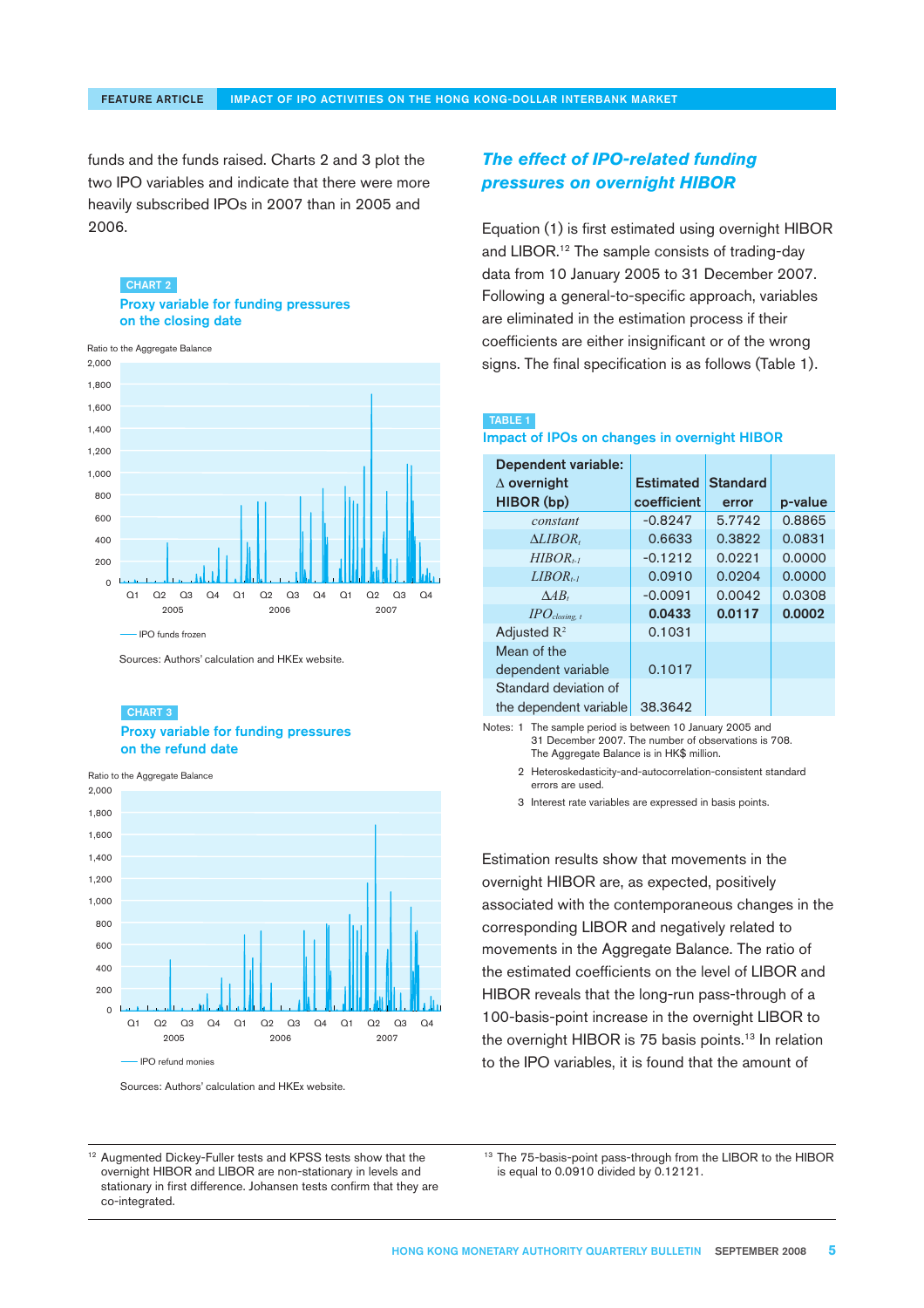IPO monies transferred on the closing date (*IPOclosing, t*) is positively correlated with changes in the overnight HIBOR. This variable captures funding pressures on the closing date when the sponsoring banks have to borrow from the receiving banks. The estimated coefficient on *IPOclosing, t* suggests that when the IPO monies on the closing date is 100 times the level of the Aggregate Balance, the overnight HIBOR increases on average by 4.33 basis points (100 x 0.0433).<sup>14</sup> For example, the China Construction Bank IPO was 43 times over-subscribed on 19 October 2005 and is estimated to involve, according to the definition of the variable, HK\$200 billion of IPO (application) monies, which was about 156 times the level of the Aggregate Balance. As a result, the predicted increase in the overnight HIBOR is 6.75 basis points.

Unreported estimation results show that the effect of funding pressures associated with the refund monies on the refund date  $(IPO_{refund, t})$  is not statistically significant. There are two possible explanations. First, although funding pressures arise on the refund date when sub-receiving banks transfer the application monies to the lead receiving bank, the monies transferred are settled on a real-time basis in the morning instead of being settled the next day, resulting in intra-day funding pressures that do not show up in day-end data of interbank interest rates. Secondly, overnight funding pressures on the refund date may also be less acute if the lead receiving bank, which is usually a large and well-funded local bank, simply reverses the credit lines extended to the sponsoring banks previously on the closing date.

### *Do funding pressures spread to longer-term HIBORs?*

Estimation of similar models using one-week HIBOR and LIBOR suggests that IPO monies on the closing date also influence the one-week HIBOR (Table 2).<sup>15</sup> The estimated coefficient on *IPOclosing, t* in Table 2 reveals that when IPO monies on the closing date are 100 times the size of the Aggregate Balance, the one-week HIBOR increases by 1.54 basis points on average, lower than the 4.33 basis points increase in the overnight HIBOR. This statistically significant result suggests that some sponsoring banks resort to longer-term funding on the closing date. However, the effects of the IPO variables are no longer present when equations for HIBORs with maturities of onemonth and above are estimated.

#### TABLE 2

#### Impact of IPOs on changes in one-week HIBOR

| Dependent variable:                |                  |                 |         |
|------------------------------------|------------------|-----------------|---------|
| $\Lambda$ one-week                 | <b>Estimated</b> | <b>Standard</b> |         |
| <b>HIBOR</b> (bp)                  | coefficient      | error           | p-value |
| constant                           | 2.6967           | 3.5860          | 0.4523  |
| $\triangle LIBOR_{t-1}$            | 0.3469           | 0.1694          | 0.0410  |
| $HIBOR_{t-1}$                      | $-0.0638$        | 0.0173          | 0.0002  |
| $LIBOR_{t-1}$                      | 0.0453           | 0.0152          | 0.0030  |
| $\triangle AB_t$                   | $-0.0037$        | 0.0014          | 0.0066  |
| $\textit{IPO}_\textit{closing.}$ t | 0.0154           | 0.0047          | 0.0011  |
| Adjusted $\mathbb{R}^2$            | 0.0587           |                 |         |
| Mean of the                        |                  |                 |         |
| dependent variable                 | 0.3777           |                 |         |
| Standard deviation of              |                  |                 |         |
| the dependent variable             | 21.7680          |                 |         |

Notes: 1 The sample period is between 10 January 2005 and 31 December 2007. The number of observations is 708. The Aggregate Balance is in HK\$ million.

> 2 Heteroskedasticity-and-autocorrelation-consistent standard errors are used.

3 Interest rate variables are expressed in basis points.

<sup>14</sup> In our sample, the values of this independent variable range from 0.003 to 1717 and average at 182 with a standard deviation of 302.

<sup>15</sup> Augmented Dickey-Fuller tests and KPSS tests show that the one-week HIBOR and LIBOR are non-stationary in levels and stationary in first difference. Johansen tests confirm that they are co-integrated.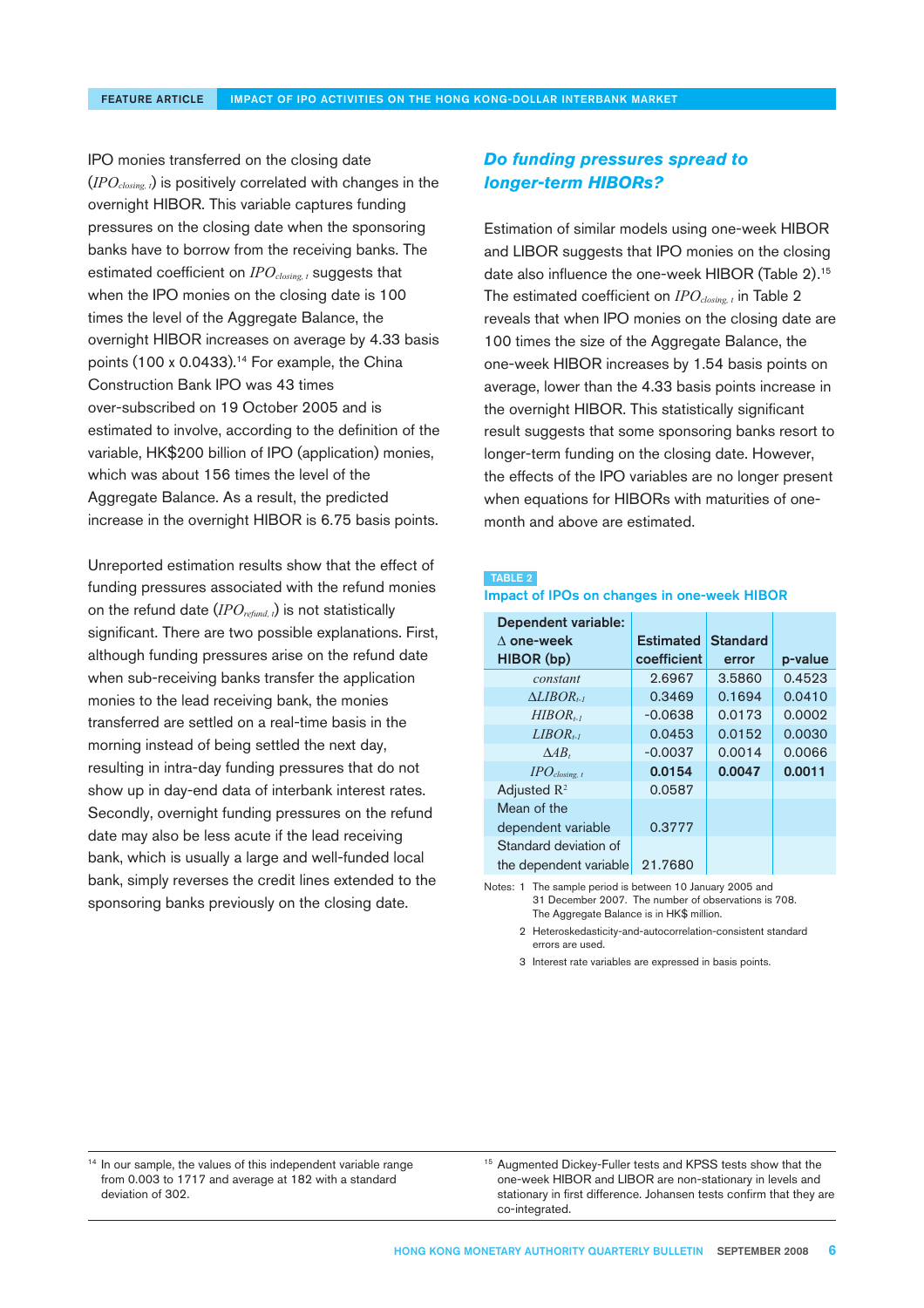# *Do IPOs influence volatility of interbank interest rates? Evidence from GARCH models*

This sub-section analyses the effect of IPO activities on the volatility of interbank interest rates. A cursory look at the data shows that volatility of daily HIBOR movements is time-varying and periods of high or low volatilities tend to cluster together (Charts 4 and 5).<sup>16</sup> GARCH models, which can partly capture these data characteristics, are employed to assess whether funding needs on the closing date and the refund date affect the conditional volatility (variance) of HIBORs.17

### CHART 4

Volatility clustering: overnight HIBOR





A simple GARCH model is formulated, with the following conditional mean and conditional variance equations:

$$
\Delta HIBOR_t = c + \xi \Delta LIBOR_t + \lambda (HIBOR_{t-1} - \delta LIBOR_{t-1}) + \eta \Delta AB_t + \varphi_1 IPO_{closing, t} + \varepsilon_t
$$
\n(2)

$$
\sigma_{t}^{2} = \omega + \alpha \epsilon_{t-1}^{2} + \beta \sigma_{t-1}^{2} + \theta_1 \text{ } IPO_{\text{closing}, t} + \theta_2 \text{ } IPO_{\text{refund}, t} \text{ (3)}
$$

where  $\Delta$  *HIBOR<sub>t</sub>* is the change in the day-end HIBOR over the previous trading day,  $\varepsilon_t$  is the volatility shock to changes in the HIBOR and  $\sigma_{t}^{2}$  is the conditional variance of changes in the HIBOR.<sup>18</sup> The parameters α and β capture the persistence of shocks. The IPO variables are the same as the ones used in the error-correction models. If the coefficients  $\theta_1$  and  $\theta_2$ are statistically significant, then IPO-related funding pressures will increase the conditional volatility of HIBORs.

<sup>16</sup> Formal statistical tests also indicate ARCH effects in HIBORs.

<sup>17</sup> See Campbell et al (1997), among many others, for a discussion on GARCH models.

<sup>18</sup> In general, because a GARCH model with one lag in  $\varepsilon_t$  and  $\sigma_t$  is sufficient to capture the volatility clustering in the data, higherorder models are rarely used in the empirical literature.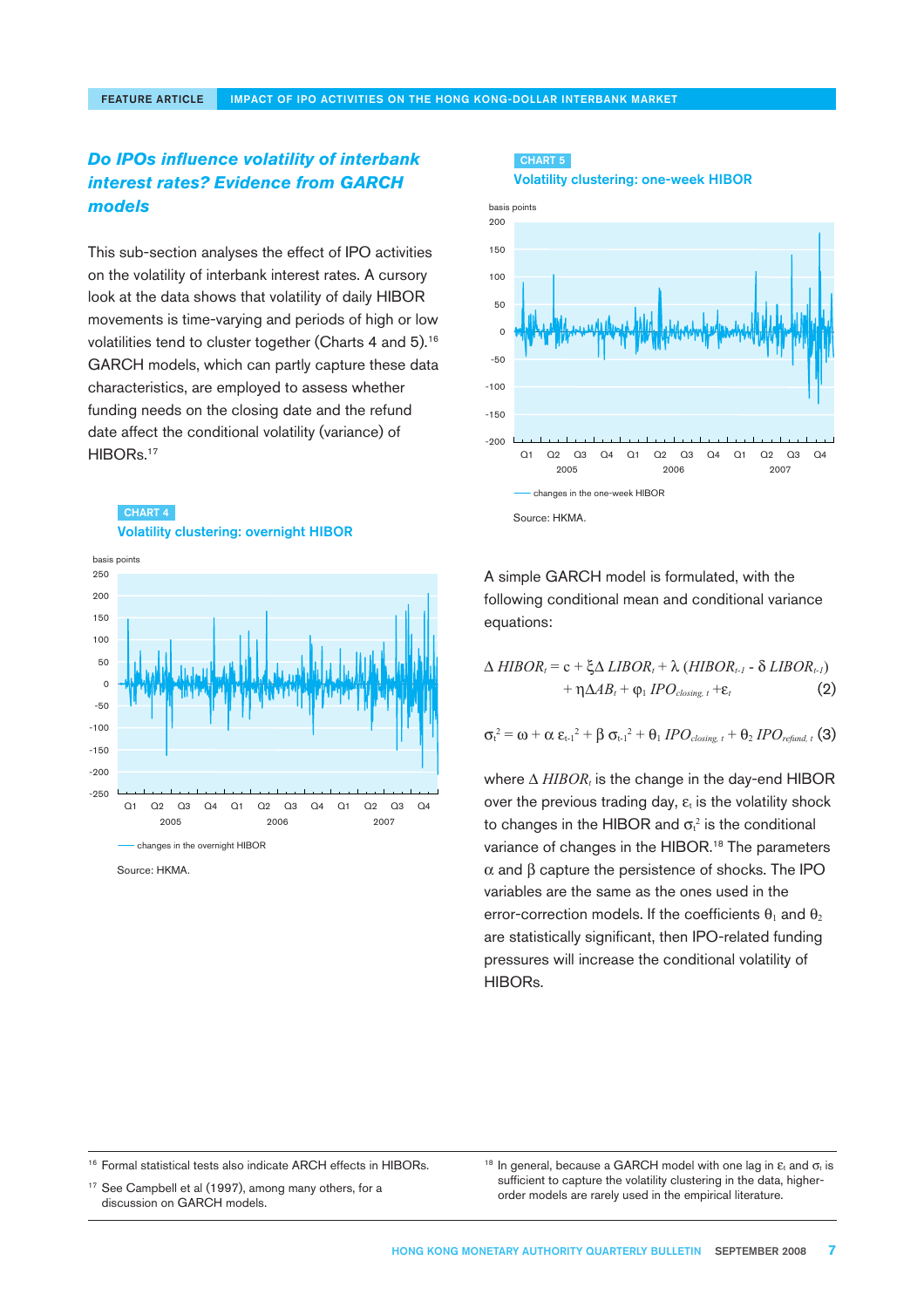A GARCH model is first estimated using the overnight HIBOR. The sample consists of daily trading-day data from 10 January 2005 to 31 December 2007. The estimated conditional volatility equation is shown in Table 3.19

#### TABLE 3

#### Impact of IPOs on the conditional volatility of overnight **HIBOR**

| <b>Conditional</b>                         | <b>Estimated</b> | <b>Standard</b> |         |
|--------------------------------------------|------------------|-----------------|---------|
| variance equation                          | coefficient      | error           | p-value |
| Constant $(\omega)$                        | 65,4056          | 29.1243         | 0.0247  |
| $\epsilon_{t-1}^{2}(\alpha)$               | 0.3123           | 0.0701          | 0.0000  |
| $\sigma_{t-1}^{2}(\beta)$                  | 0.6358           | 0.0536          | 0.0000  |
| $\textit{IPC}_\textit{closing.}(\theta_1)$ | 3.6527           | 1.7103          | 0.0327  |
| Log-likelihood                             | $-3435.756$      |                 |         |

Notes: 1 The sample period is between 10 January 2005 and 31 December 2007. The number of observations is 708.

2 Bollerslev-Wooldridge robust standard errors are used.

The GARCH estimation results show that the sum of α and β (0.97) is close to unity, indicating high persistence of volatility shocks, and the variable *IPOclosing* has statistically significant effect on the conditional volatility (variance) of the overnight HIBOR (Table 3). The "refund date" variable (*IPOrefund*), however, does not have a statistically significant coefficient.

Analysis using one-week HIBOR suggests an even higher level of volatility persistence, smaller estimate of the *IPOclosing* coefficient, and an *IPOrefund* variable of the wrong sign. In addition, we do not detect any IPO-related effect on similar GARCH models for HIBORs with maturities of one month and above.

### **Concluding remarks**

This article assesses how IPO activities affect Hong Kong's short-term interbank interest rates. Qualitative analysis of the IPO process suggests that funding pressures appear to be at their highest on the closing date and the refund date. Empirical results from error-correction models and GARCH models for HIBORs show that funding needs on the closing date increase the level and conditional volatility of the overnight and one-week HIBORs (but not those of the one-month and longer-term HIBORs). The estimation results predict that when the IPO monies on the closing date are 100 times the level of the Aggregate Balance, the overnight HIBOR increases by 4.33 basis points on average, and the one-week HIBOR increases by 1.54 basis points on average. On the other hand, estimated models for HIBORs with different maturities do not detect any statistically significant effect from the IPO variable on the refund date.

<sup>&</sup>lt;sup>19</sup> The estimated mean equation does not change materially compared to the error-correction model estimated previously and is thus not reported here.